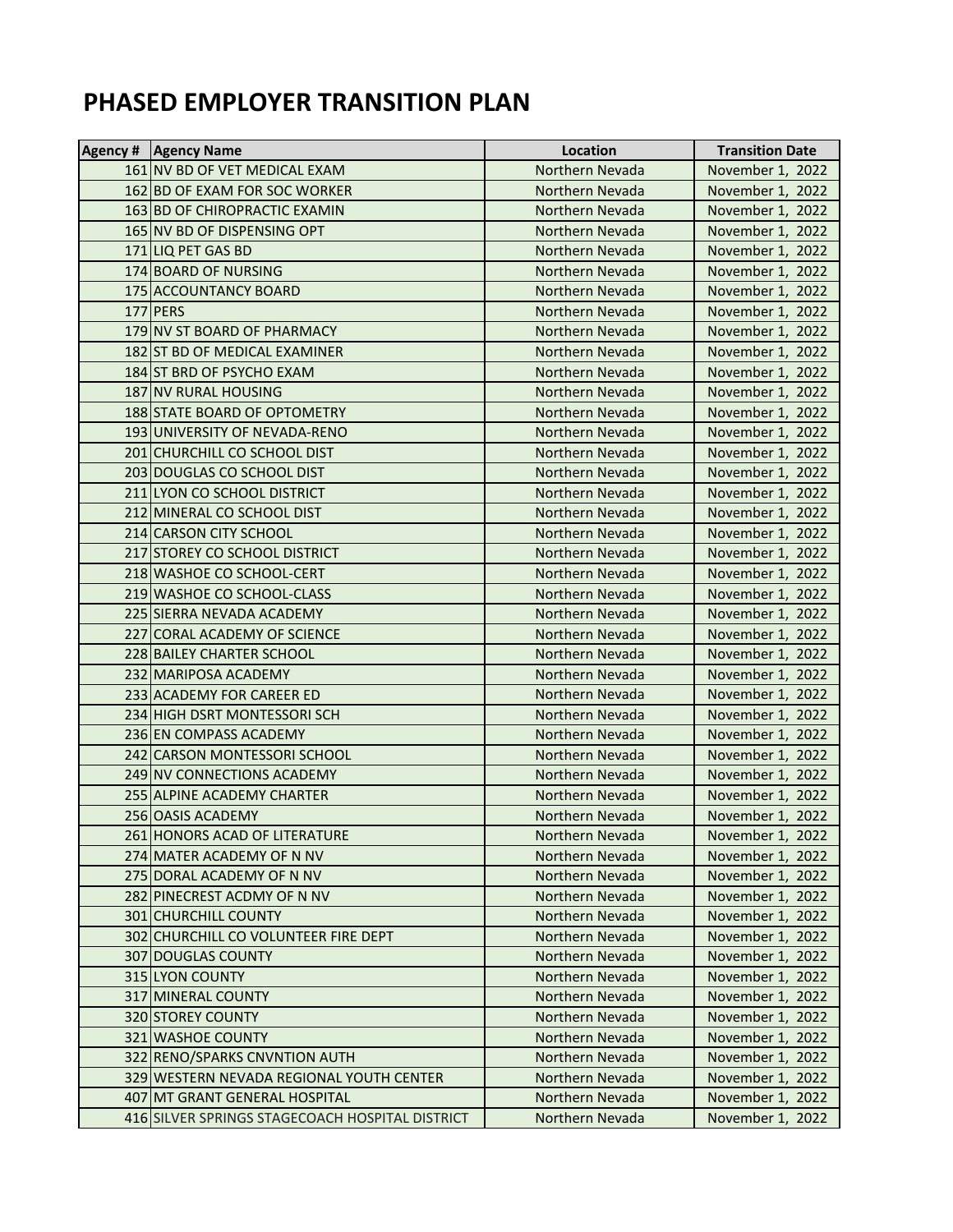| 503 CC COMMUNICATIONS                     | Northern Nevada | November 1, 2022 |
|-------------------------------------------|-----------------|------------------|
| 509 SUN VALLEY GID                        | Northern Nevada | November 1, 2022 |
| 604 CITY OF CARSON                        | Northern Nevada | November 1, 2022 |
| 607 CITY OF FALLON                        | Northern Nevada | November 1, 2022 |
| 612 CITY OF RENO                          | Northern Nevada | November 1, 2022 |
| 613 CITY OF SPARKS                        | Northern Nevada | November 1, 2022 |
| 616 CITY OF YERINGTON                     | Northern Nevada | November 1, 2022 |
| 621 CITY OF FERNLEY                       | Northern Nevada | November 1, 2022 |
| 703 TRUCKEE-CARSON IRR DIST               | Northern Nevada | November 1, 2022 |
| 704 WALKER RIVER IRRIG DIST               | Northern Nevada | November 1, 2022 |
| 705 WASHOE CO WATER CON DIST              | Northern Nevada | November 1, 2022 |
| 707 TAHOE-DOUGLAS FIRE PROT               | Northern Nevada | November 1, 2022 |
| 708 N LAKE TAHOE FIRE PRO DST             | Northern Nevada | November 1, 2022 |
| 712 CENTRAL LYON COUNTY FPD               | Northern Nevada | November 1, 2022 |
| 713 TRUCKEE MEADOWS FIRE PD               | Northern Nevada | November 1, 2022 |
| 714 EAST FORK FIRE PROT DIST              | Northern Nevada | November 1, 2022 |
| 715 STOREY COUNTY FIRE PD                 | Northern Nevada | November 1, 2022 |
| 717 Mason Valley Fire Protection District | Northern Nevada | November 1, 2022 |
| 718 NORTH LYON CO FIRE DIST               | Northern Nevada | November 1, 2022 |
| 719 Smith Valley Fire District            | Northern Nevada | November 1, 2022 |
| 811 CITY OF RENO JRS                      | Northern Nevada | November 1, 2022 |
| 812 CITY OF CARSON JRS                    | Northern Nevada | November 1, 2022 |
| 814 DOUGLAS COUNTY JRS                    | Northern Nevada | November 1, 2022 |
| 816 CITY OF SPARKS JRS                    | Northern Nevada | November 1, 2022 |
| 818 Lyon County JRS                       | Northern Nevada | November 1, 2022 |
| 902 RENO HOUSING AUTHORITY                | Northern Nevada | November 1, 2022 |
| 905 DOUGLAS CO LT SEWER AUTH              | Northern Nevada | November 1, 2022 |
| 911 TAHOE DOUGLAS DISTRICT                | Northern Nevada | November 1, 2022 |
| 914 ROUND HILL GID                        | Northern Nevada | November 1, 2022 |
| 916 MINDEN-GVILLE SAN DST                 | Northern Nevada | November 1, 2022 |
| 919 RENO-TAHOE AIRPORT AUTH               | Northern Nevada | November 1, 2022 |
| 923 NV ASSOC OF COUNTIES                  | Northern Nevada | November 1, 2022 |
| 924 REGIONAL TRANS COMM                   | Northern Nevada | November 1, 2022 |
| 925 STAGECOACH G.I.D.                     | Northern Nevada | November 1, 2022 |
| 926 CHURCHILL CO MOSQ ABATE               | Northern Nevada | November 1, 2022 |
| 927 MINERAL CO HOUSING AUTH               | Northern Nevada | November 1, 2022 |
| 928 EAST FORK SWIMMING POOL               | Northern Nevada | November 1, 2022 |
| 931 TRUCKEE MDWS REG PLAN AGY             | Northern Nevada | November 1, 2022 |
| 932 INDIAN HILLS GID                      | Northern Nevada | November 1, 2022 |
| 934 GVILLE RANCHOS IMPRO DIST             | Northern Nevada | November 1, 2022 |
| 937 KINGSBURY IMPRV DIST                  | Northern Nevada | November 1, 2022 |
| 943 PALOMINO GID                          | Northern Nevada | November 1, 2022 |
| 946 EXAM ALCOHOL & DRUG COUN              | Northern Nevada | November 1, 2022 |
| 948 TRUCKEE MEADOWS WATER ATH             | Northern Nevada | November 1, 2022 |
| 950 CANYON G I D                          | Northern Nevada | November 1, 2022 |
| 952 NV TAHOE CONSERV DIST                 | Northern Nevada | November 1, 2022 |
| 955 GERLACH GID                           | Northern Nevada | November 1, 2022 |
| 959 NEVADAWORKS                           | Northern Nevada | November 1, 2022 |
| 960 INCLINE VILLAGE VCB                   | Northern Nevada | November 1, 2022 |
| 961 DOUGLAS CO MOSQUITO DIST              | Northern Nevada | November 1, 2022 |
| 963 CARSON CITY AIRPORT AUTH              | Northern Nevada | November 1, 2022 |
| 965 FERNLEY SWIMMING POOL                 | Northern Nevada | November 1, 2022 |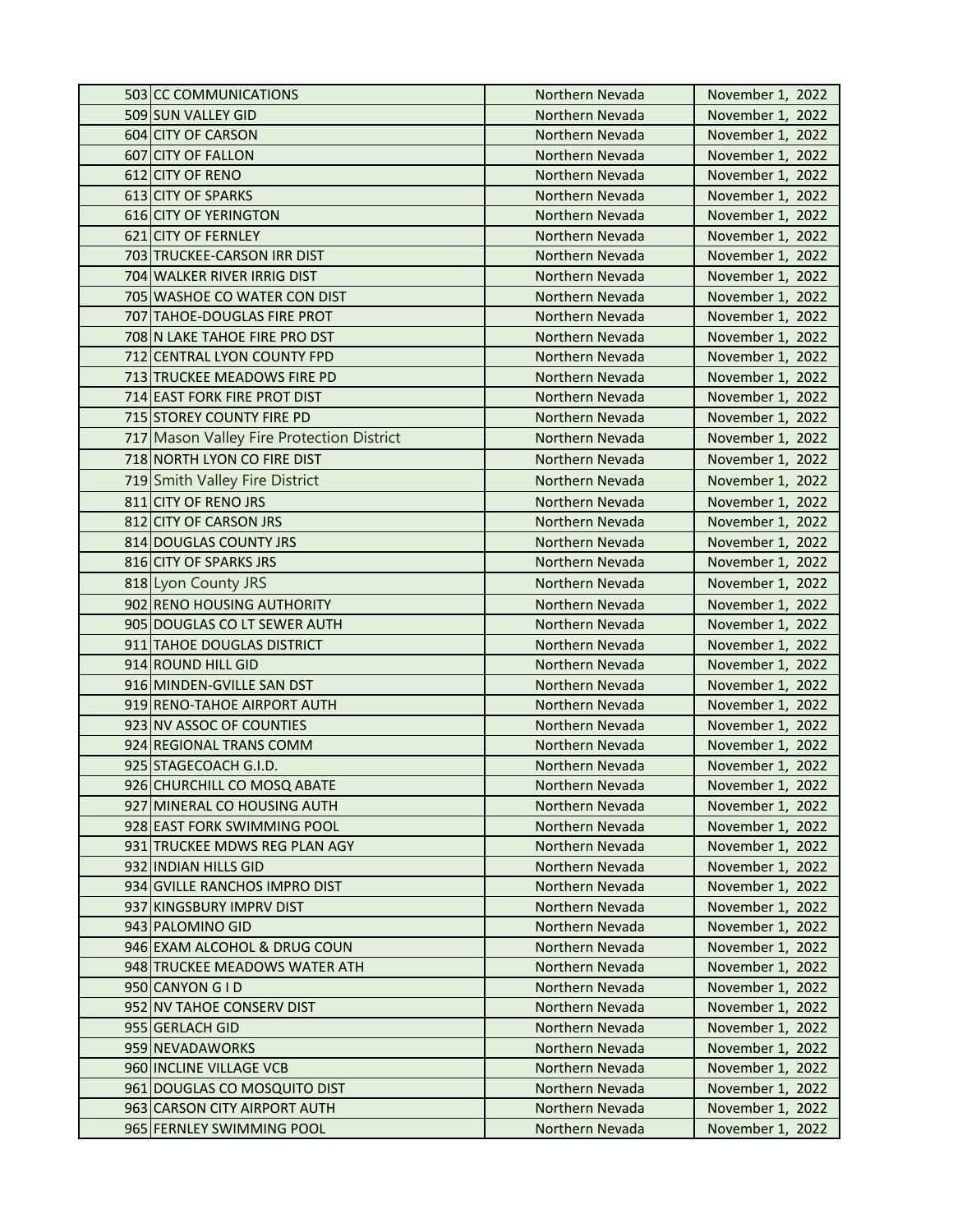| 968 TRI GID                                   | Northern Nevada                     | November 1, 2022 |
|-----------------------------------------------|-------------------------------------|------------------|
| 204 ELKO CO SCHOOL DISTRICT                   | Eastern Nevada                      | December 1, 2022 |
| 207 EUREKA CO SCHOOL DISTRICT                 | <b>Eastern Nevada</b>               | December 1, 2022 |
| 208 HUMBOLDT CO SCHOOL DIST                   | <b>Eastern Nevada</b>               | December 1, 2022 |
| 209 LANDER CO SCHOOL DISTRICT                 | <b>Eastern Nevada</b>               | December 1, 2022 |
| 215 PERSHING CO SCHOOL DIST                   | <b>Eastern Nevada</b>               | December 1, 2022 |
| 220 WHITE PINE CO SCHOOL DIST                 | <b>Eastern Nevada</b>               | December 1, 2022 |
| 253 ELKO INST ACADEMIC ACH                    | <b>Eastern Nevada</b>               | December 1, 2022 |
| 308 ELKO COUNTY                               | <b>Eastern Nevada</b>               | December 1, 2022 |
| <b>309 ELKO CO AGRICULTURE</b>                | <b>Eastern Nevada</b>               | December 1, 2022 |
| 312 HUMBOLDT COUNTY                           | <b>Eastern Nevada</b>               | December 1, 2022 |
| 313 LANDER COUNTY GOVERNMENT                  | <b>Eastern Nevada</b>               | December 1, 2022 |
| 319 PERSHING COUNTY                           | <b>Eastern Nevada</b>               | December 1, 2022 |
| <b>323 WHITE PINE COUNTY</b>                  | <b>Eastern Nevada</b>               | December 1, 2022 |
| 328 TOWN OF KINGSTON                          | <b>Eastern Nevada</b>               | December 1, 2022 |
| 403 HUMBOLDT GEN HOSPITAL                     | <b>Eastern Nevada</b>               | December 1, 2022 |
| 404 BATTLE MOUNTAIN GEN HOSP                  | <b>Eastern Nevada</b>               | December 1, 2022 |
| 410 PERSHING GENERAL HOSPITAL                 | <b>Eastern Nevada</b>               | December 1, 2022 |
| 412 WM. BEE RIRIE HOSPITAL                    | <b>Eastern Nevada</b>               | December 1, 2022 |
| 504 LOVELOCK MEADOWS WTR                      | <b>Eastern Nevada</b>               | December 1, 2022 |
| 511 LANDER CO SEWER AND WATER                 | <b>Eastern Nevada</b>               | December 1, 2022 |
| 603 CITY OF CARLIN                            | <b>Eastern Nevada</b>               | December 1, 2022 |
| 605 CITY OF ELKO                              | <b>Eastern Nevada</b>               | December 1, 2022 |
| 606 CITY OF ELY                               | <b>Eastern Nevada</b>               | December 1, 2022 |
| 614 CITY OF WELLS                             | <b>Eastern Nevada</b>               | December 1, 2022 |
| 615 CITY OF WINNEMUCCA                        | <b>Eastern Nevada</b>               | December 1, 2022 |
| 617 CITY OF LOVELOCK                          | <b>Eastern Nevada</b>               | December 1, 2022 |
| 620 CITY OF WEST WENDOVER                     | Eastern Nevada                      | December 1, 2022 |
| 721 ELKO COUNTY FIRE PROTECTION DISTRICT      | <b>Eastern Nevada</b>               | December 1, 2022 |
| 815 EUREKA COUNTY JRS                         | <b>Eastern Nevada</b>               | December 1, 2022 |
| 819 LANDER COUNTY JRS                         | <b>Eastern Nevada</b>               | December 1, 2022 |
| 912 ELKO CONV & VISITORS AUTH                 | <b>Eastern Nevada</b>               | December 1, 2022 |
| 913 WINNEMUCCA VOL FIRE DEPT                  | Eastern Nevada                      | December 1, 2022 |
| 917 LOVELOCK VOL FIRE DEPT                    | <b>Eastern Nevada</b>               | December 1, 2022 |
| 921 PERSHING CO WATER CONS                    | Eastern Nevada                      | December 1, 2022 |
| 929 PERSHING CO VOL FIRE DPT                  | <b>Eastern Nevada</b>               | December 1, 2022 |
| 930 CITY OF WELLS VL FIRE DPT                 | <b>Eastern Nevada</b>               | December 1, 2022 |
| 935 BATTLE MT VOL FIRE DEPT                   | Eastern Nevada                      | December 1, 2022 |
| 936 WINNEMUCCA RURAL VOL FIRE                 | <b>Eastern Nevada</b>               | December 1, 2022 |
| 938 VIRGIN VALLEY WATER DIST                  | Eastern Nevada                      | December 1, 2022 |
| 944 MCGILL-RUTH CONS SWR&WTR                  | <b>Eastern Nevada</b>               | December 1, 2022 |
| 945 Central Dispatch Administrative Authority | <b>Eastern Nevada</b>               | December 1, 2022 |
| 951 LANDER CO FAIR AND REC                    | Eastern Nevada                      | December 1, 2022 |
| 953 GRASS VALLEY VOL FIRE DPT                 | <b>Eastern Nevada</b>               | December 1, 2022 |
| 956 RYE PATCH VOL FIRE DPT                    | <b>Eastern Nevada</b>               | December 1, 2022 |
| 957 NV STATE BD OF MASSAGE                    | <b>Eastern Nevada</b>               | December 1, 2022 |
| 967 TOWN OF KINGSTON FIRE CO                  | <b>Eastern Nevada</b>               | December 1, 2022 |
| 969 TOPAZ RANCH ESTATES GID                   | Eastern Nevada                      | December 1, 2022 |
| 202 CLARK COUNTY SCHOOL DISTRICT              | <b>Clark County School District</b> | January 1, 2023  |
| 164 ST BD OF DENTAL EXAMINERS                 | Southern Nevada                     | March 1, 2023    |
| 170 COSMETOLOGY BOARD                         | Southern Nevada                     | March 1, 2023    |
| 181 NV ST BOARD ARCHITECTURE                  | Southern Nevada                     | March 1, 2023    |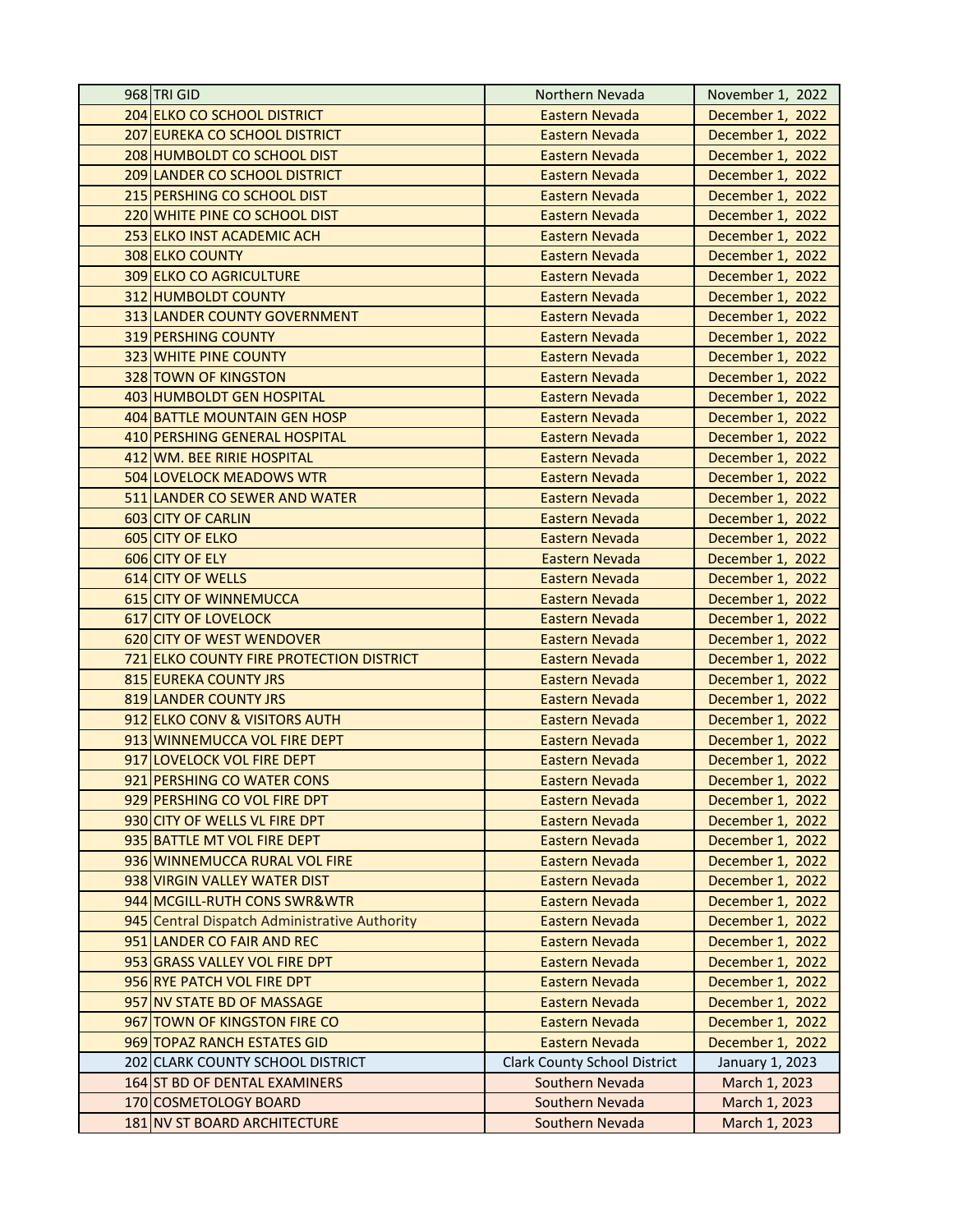| 183 NV BRD MAR, FAM, COUNSEL              | Southern Nevada | March 1, 2023 |
|-------------------------------------------|-----------------|---------------|
| 189 BOARD OF OSTEOPATHIC MED              | Southern Nevada | March 1, 2023 |
| 194 PRIVATE INVEST LIC BOARD              | Southern Nevada | March 1, 2023 |
| 206 ESMERALDA CO SCHOOL DIST              | Southern Nevada | March 1, 2023 |
| 210 LINCOLN CO SCHOOL DIST                | Southern Nevada | March 1, 2023 |
| 213 NYE COUNTY SCHOOL DIST                | Southern Nevada | March 1, 2023 |
| 223 ODYSSEY CHARTER SCHOOL                | Southern Nevada | March 1, 2023 |
| 231 EXPLORE KNOWLEDGE CHARTER             | Southern Nevada | March 1, 2023 |
| 241 NEVADA STATE HIGH SCHOOL              | Southern Nevada | March 1, 2023 |
| 243 100 ACADEMY OF EXCELLENCE             | Southern Nevada | March 1, 2023 |
| 244 INNOVATIONS CHARTER                   | Southern Nevada | March 1, 2023 |
| 245 RAINBOW DREAMS ACADEMY                | Southern Nevada | March 1, 2023 |
| 246 THE DELTA ACADEMY                     | Southern Nevada | March 1, 2023 |
| 247 CORAL ACADEMY LAS VEGAS               | Southern Nevada | March 1, 2023 |
| 248 NV VIRTUAL ACADEMY                    | Southern Nevada | March 1, 2023 |
| 250 QUEST ACADEMY                         | Southern Nevada | March 1, 2023 |
| 252 BEACON ACADEMY OF NV                  | Southern Nevada | March 1, 2023 |
| 254 SILVER SANDS MONTESSORI               | Southern Nevada | March 1, 2023 |
| 257 SOMERSET ACADEMY OF LV                | Southern Nevada | March 1, 2023 |
| 258 DISCOVERY CHARTER SCHOOL              | Southern Nevada | March 1, 2023 |
| 259 IMAGINE SCHOOL AT MT VIEW             | Southern Nevada | March 1, 2023 |
| 262 PINECREST ACADEMY OF NV               | Southern Nevada | March 1, 2023 |
| 263 DORAL ACADEMY OF NV                   | Southern Nevada | March 1, 2023 |
| 264 LEARNING BRIDGE CHARTER               | Southern Nevada | March 1, 2023 |
| 265 AMERICAN PREP ACADEMY                 | Southern Nevada | March 1, 2023 |
| 266 FOUNDERS ACADEMY                      | Southern Nevada | March 1, 2023 |
| 267 MATER ACADEMY OF NV                   | Southern Nevada | March 1, 2023 |
| 268 LEADERSHIP ACADEMY OF NV              | Southern Nevada | March 1, 2023 |
| 269 EQUIPO ACADEMY                        | Southern Nevada | March 1, 2023 |
| 270 SLAM ACADEMY OF NV                    | Southern Nevada | March 1, 2023 |
| 271 LEGACY TRADITIONAL SCHOOL             | Southern Nevada | March 1, 2023 |
| 272 AMERICAN LEADERSHIP ACAD              | Southern Nevada | March 1, 2023 |
| 273 FUTURO ACADEMY                        | Southern Nevada | March 1, 2023 |
| 276 NV ST HIGH AT MEADOW WOOD             | Southern Nevada | March 1, 2023 |
| 277 NV RISE ACADEMY                       | Southern Nevada | March 1, 2023 |
| 278 NV PREPARATORY CHARTER                | Southern Nevada | March 1, 2023 |
| 279 NV ST HIGH AT SUNRISE                 | Southern Nevada | March 1, 2023 |
| 280 SIGNATURE PREPARATORY                 | Southern Nevada | March 1, 2023 |
| 281 GIRLS ATH LEADERSHIP SCHL             | Southern Nevada | March 1, 2023 |
| 283 DEMOCRACY PREPATORY                   | Southern Nevada | March 1, 2023 |
| 284 EXPLORE ACADEMY LAS VEGAS             | Southern Nevada | March 1, 2023 |
| 285 SAGE COLLEGIATE PUBLIC CHARTER SCHOOL | Southern Nevada | March 1, 2023 |
| 286 CIVICA NEVADA                         | Southern Nevada | March 1, 2023 |
| 287 SAGE COLLEGIATE CHARTER               | Southern Nevada | March 1, 2023 |
| 288 CACTUS PARK ELEMENTARY                | Southern Nevada | March 1, 2023 |
| 303 CLARK COUNTY                          | Southern Nevada | March 1, 2023 |
| 304 CLARK CO WATER RECLAM DST             | Southern Nevada | March 1, 2023 |
| 305 SOUTHERN NV HEALTH DIST               | Southern Nevada | March 1, 2023 |
| 306 LV CONV & VISIT AUTH                  | Southern Nevada | March 1, 2023 |
| 310 ESMERALDA COUNTY                      | Southern Nevada | March 1, 2023 |
| <b>311 EUREKA COUNTY</b>                  | Southern Nevada | March 1, 2023 |
| 314 LINCOLN COUNTY                        | Southern Nevada | March 1, 2023 |